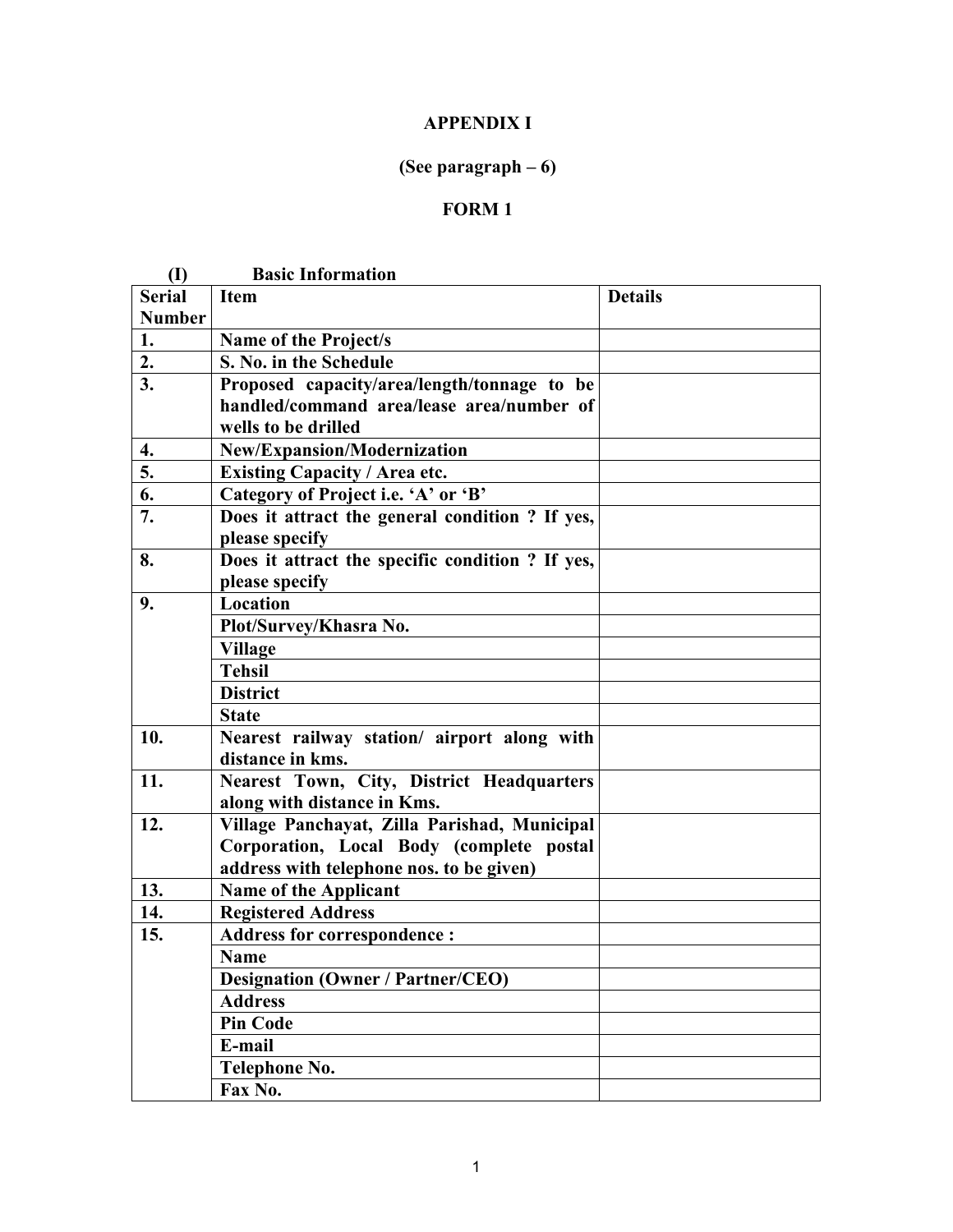| 16. | Details of Alternative Sites examined, if any.   Village-District-State |    |
|-----|-------------------------------------------------------------------------|----|
|     | Location of these sites should be shown on a                            | 1. |
|     | topo sheet                                                              | 2. |
|     |                                                                         | 3. |
| 17. | <b>Interlinked Projects</b>                                             |    |
| 18. | Whether separate application of interlinked                             |    |
|     | project has been submitted?                                             |    |
| 19. | If yes, date of submission                                              |    |
| 20. | If no, reason                                                           |    |
| 21. | Whether<br>involves<br>the<br>proposal                                  |    |
|     | approval/clearance under: if yes, details of the                        |    |
|     | same and their status to be given.                                      |    |
|     | (a) The Forest (Conservation) Act, 1980?                                |    |
|     | (b) The Wildlife (Protection) Act, 1972?                                |    |
|     | (c) The C.R.Z. Notification, 1991?                                      |    |
| 22. | Whether<br>there<br>is<br>Government<br>any                             |    |
|     | Order/Policy relevant/relating to the site?                             |    |
| 23. | <b>Forest land involved (hectares)</b>                                  |    |
| 24. | Whether there is any litigation pending                                 |    |
|     | against the project and/ or land in which the                           |    |
|     | project is propose to be set up?                                        |    |
|     | (a) Name of the Court                                                   |    |
|     | (b) Case No.                                                            |    |
|     | (c) Orders/directions of the Court, if any                              |    |
|     | and its relevance with the proposed                                     |    |
|     | project.                                                                |    |

## (II) Activity

1. Construction, operation or decommissioning of the Project involving actions, which will cause physical changes in the locality (topography, land use, changes in water bodies, etc.)

| S.No. | <b>Information/Checklist confirmation</b>    | Yes/No | thereof<br>(with  <br><b>Details</b><br>approximate quantities /rates,<br>wherever possible) with source<br>of information data |
|-------|----------------------------------------------|--------|---------------------------------------------------------------------------------------------------------------------------------|
| 1.1   | Permanent or temporary change in land use,   |        |                                                                                                                                 |
|       | land cover or topography including increase  |        |                                                                                                                                 |
|       | intensity of land use (with respect to<br>1n |        |                                                                                                                                 |
|       | land use plan)<br>local                      |        |                                                                                                                                 |
| 1.2   | Clearance of existing land, vegetation and   |        |                                                                                                                                 |
|       | buildings?                                   |        |                                                                                                                                 |
| 1.3   | Creation of new land uses?                   |        |                                                                                                                                 |
|       |                                              |        |                                                                                                                                 |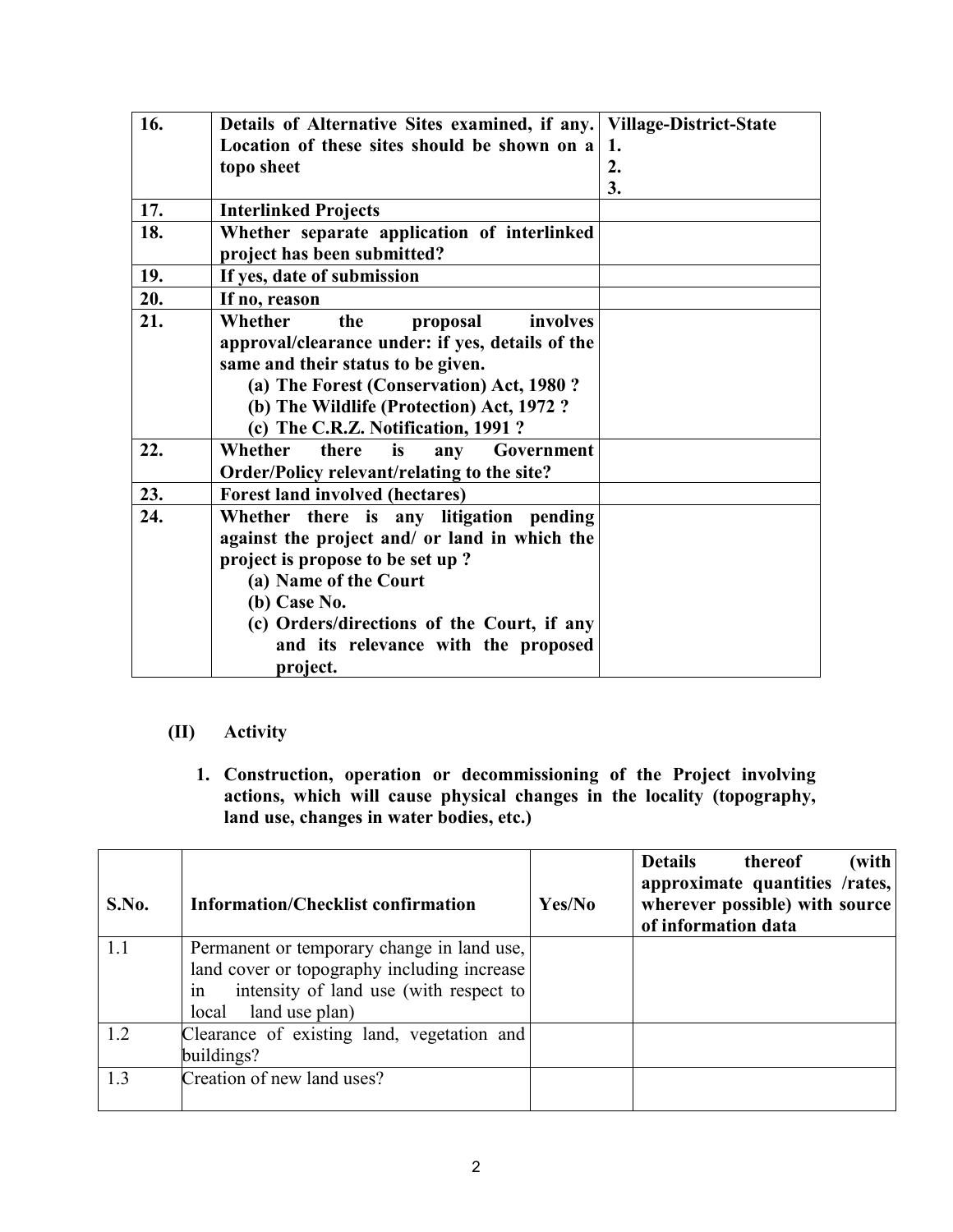| 1.4  | Pre-construction investigations e.g.<br>bore                                                                                              |  |
|------|-------------------------------------------------------------------------------------------------------------------------------------------|--|
|      | houses, soil testing?                                                                                                                     |  |
| 1.5  | Construction works?                                                                                                                       |  |
| 1.6  | Demolition works?                                                                                                                         |  |
| 1.7  | Temporary sites used for construction works<br>$\alpha$<br>housing of construction workers?                                               |  |
| 1.8  | Above ground buildings, structures or<br>earthworks including linear structures, cut<br>and<br>fill or excavations                        |  |
| 1.9  | Underground works including mining or<br>tunneling?                                                                                       |  |
| 1.10 | <b>Reclamation works?</b>                                                                                                                 |  |
| 1.11 | Dredging?                                                                                                                                 |  |
| 1.12 | Offshore structures?                                                                                                                      |  |
| 1.13 | Production and manufacturing processes?                                                                                                   |  |
| 1.14 | Facilities for storage of goods or materials?                                                                                             |  |
| 1.15 | Facilities for treatment or disposal of solid<br>waste or liquid effluents?                                                               |  |
| 1.16 | Facilities<br>for<br>long term<br>housing<br>of<br>workers?<br>operational                                                                |  |
| 1.17 | New road, rail or sea traffic<br>during<br>construction or operation?                                                                     |  |
| 1.18 | New road, rail, air waterborne or other<br>transport infrastructure including new or<br>altered routes and stations, ports, airports etc? |  |
| 1.19 | Closure or diversion of existing transport<br>routes or infrastructure leading to changes in<br>traffic<br>movements?                     |  |
| 1.20 | New or diverted transmission lines or<br>pipelines?                                                                                       |  |
| 1.21 | Impoundment,<br>damming,<br>culverting,<br>realignment<br>other changes<br>or<br>the<br>to                                                |  |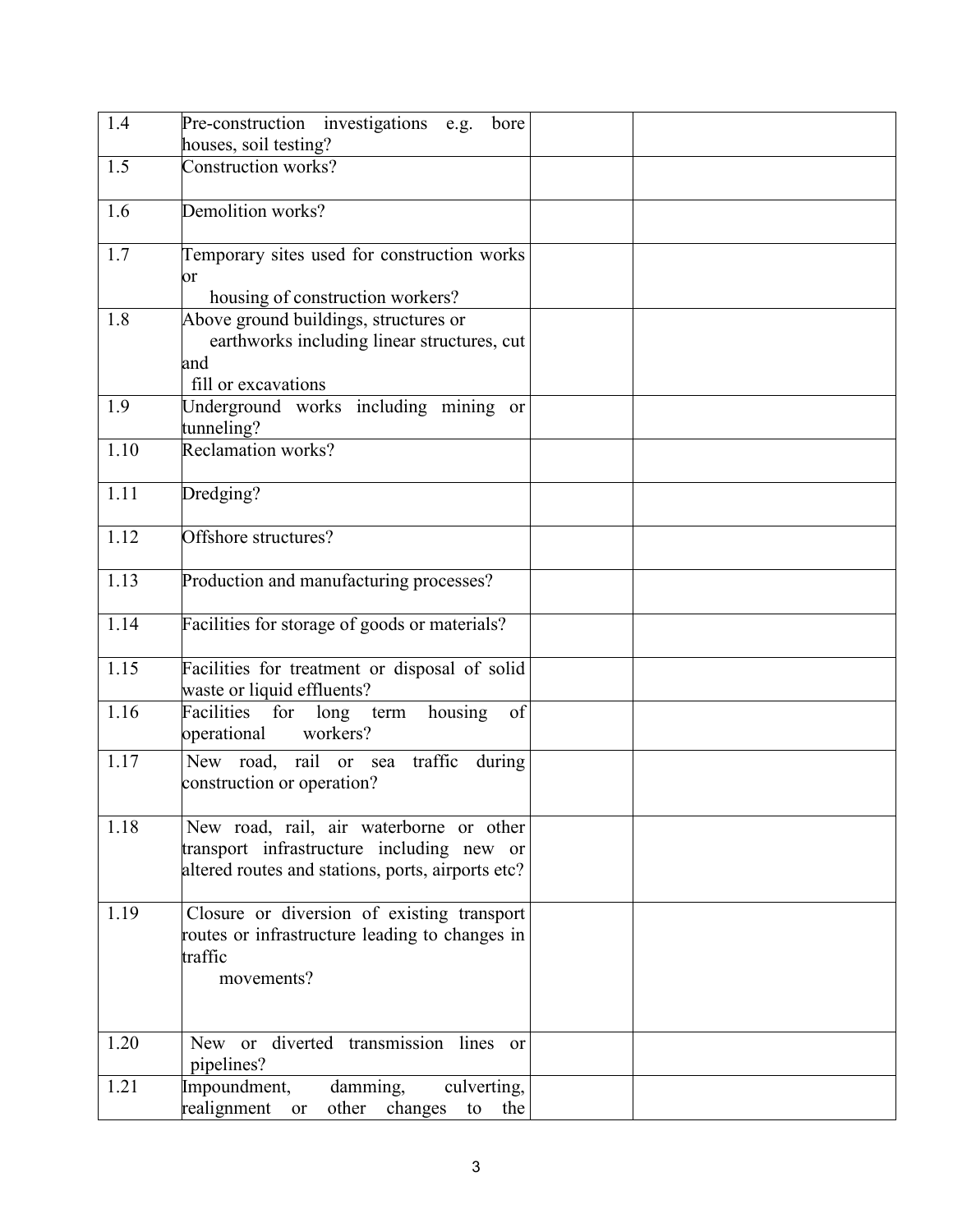|      | hydrology of watercourses or aquifers?                                                       |  |
|------|----------------------------------------------------------------------------------------------|--|
| 1.22 | Stream crossings?                                                                            |  |
| 1.23 | Abstraction or transfers of water form ground<br>or surface waters?                          |  |
| 1.24 | Changes in water bodies or the land surface<br>affecting drainage or run-off?                |  |
| 1.25 | Transport of personnel or materials for<br>construction, operation or decommissioning?       |  |
| 1.26 | Long-term dismantling or decommissioning<br>or restoration works?                            |  |
| 1.27 | Ongoing activity during decommissioning<br>which could have an impact on the<br>environment? |  |
| 1.28 | Influx of people to an area in either<br>temporarily or permanently?                         |  |
| 1.29 | Introduction of alien species?                                                               |  |
| 1.30 | Loss of native species or genetic diversity?                                                 |  |
| 1.31 | Any other actions?                                                                           |  |

2. Use of Natural resources for construction or operation of the Project (such as land, water, materials or energy, especially any resources which are nonrenewable or in short supply):

| S.No. | Information/checklist confirmation                        | Yes/No | (with<br><b>Details</b><br>thereof<br>approximate quantities /rates,<br>wherever possible) with source<br>of information data |
|-------|-----------------------------------------------------------|--------|-------------------------------------------------------------------------------------------------------------------------------|
| 2.1   | Land especially undeveloped or agricultural<br>land (ha)  |        |                                                                                                                               |
| 2.2   | Water (expected source $\&$ competing users)<br>unit: KLD |        |                                                                                                                               |
| 2.3   | Minerals (MT)                                             |        |                                                                                                                               |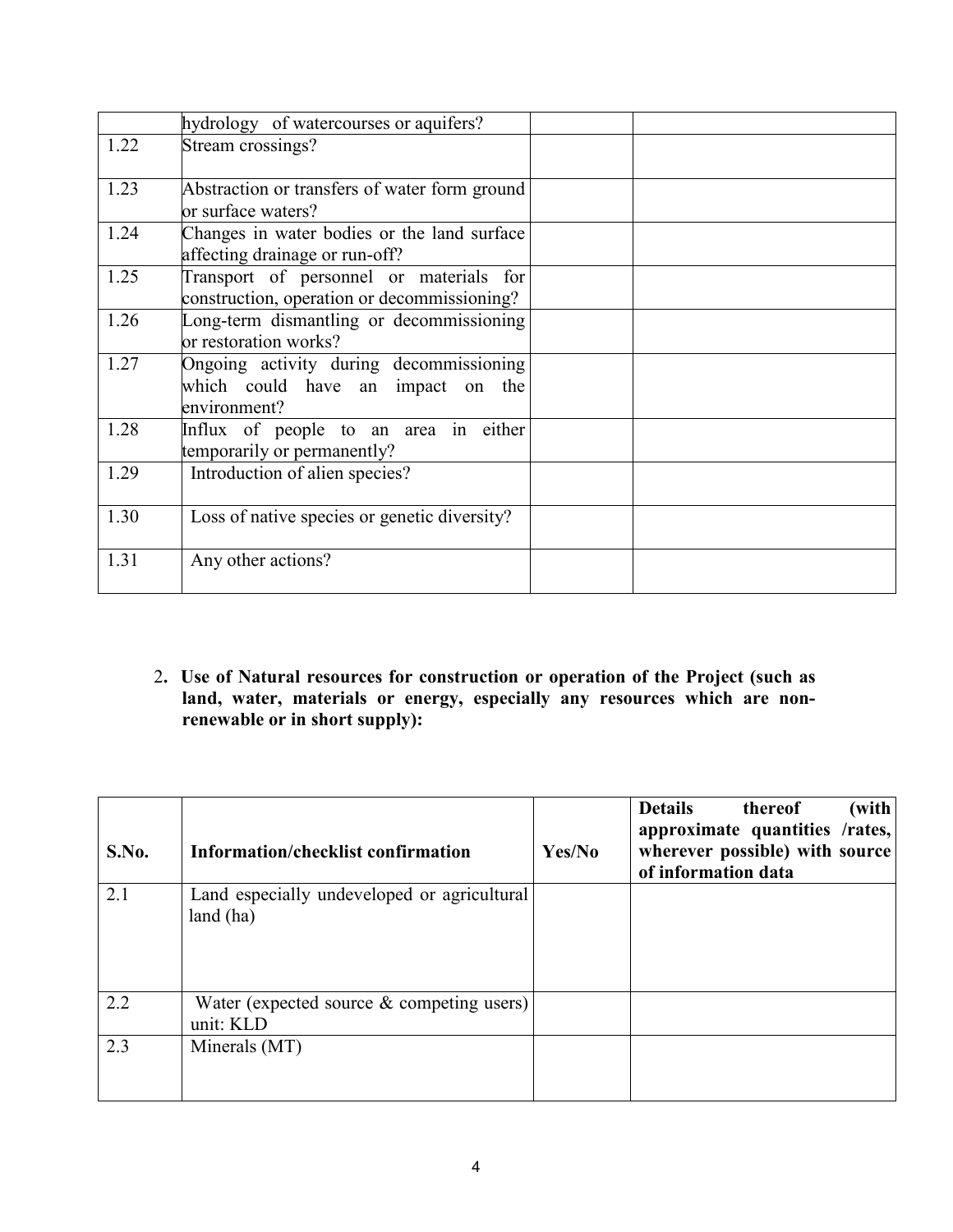| 2.4 | Construction material – stone, aggregates,<br>and / soil (expected source $-MT$ )                        |  |
|-----|----------------------------------------------------------------------------------------------------------|--|
| 2.5 | Forests and timber (source $- MT$ )                                                                      |  |
| 2.6 | Energy including electricity and fuels<br>(source, competing users) Unit: fuel $(MT)$ ,<br>energy $(MW)$ |  |
| 2.7 | Any other natural resources (use appropriate)<br>standard units)                                         |  |

3. Use, storage, transport, handling or production of substances or materials, which could be harmful to human health or the environment or raise concerns about actual or perceived risks to human health.

| S.No. | <b>Information/Checklist confirmation</b>                                                                                                                  | Yes/No | <b>Details</b><br>thereof<br>(with<br>approximate<br>quantities/rates, wherever<br>possible) with source of<br>information data |
|-------|------------------------------------------------------------------------------------------------------------------------------------------------------------|--------|---------------------------------------------------------------------------------------------------------------------------------|
| 3.1   | Use of substances or materials, which<br>are<br>hazardous (as per MSIHC rules) to human health or<br>the environment (flora, fauna, and<br>water supplies) |        |                                                                                                                                 |
| 3.2   | Changes in occurrence of disease or affect disease<br>vectors (e.g. insect or water borne diseases)                                                        |        |                                                                                                                                 |
| 3.3   | Affect the welfare of people e.g. by changing living<br>conditions?                                                                                        |        |                                                                                                                                 |
| 3.4   | Vulnerable groups of people who could be affected<br>by the project e.g. hospital patients, children, the<br>elderly etc.,                                 |        |                                                                                                                                 |
| 3.5   | Any other causes                                                                                                                                           |        |                                                                                                                                 |

#### 4. Production of solid wastes during construction or operation or decommissioning (MT/month)

|  | . .<br>.<br>ишх<br>the contract of the contract of the | :h<br>erreot<br>. <b>.</b> | .<br>$\cdot$ - $\cdot$ - $\cdot$ |
|--|--------------------------------------------------------|----------------------------|----------------------------------|
|  |                                                        |                            |                                  |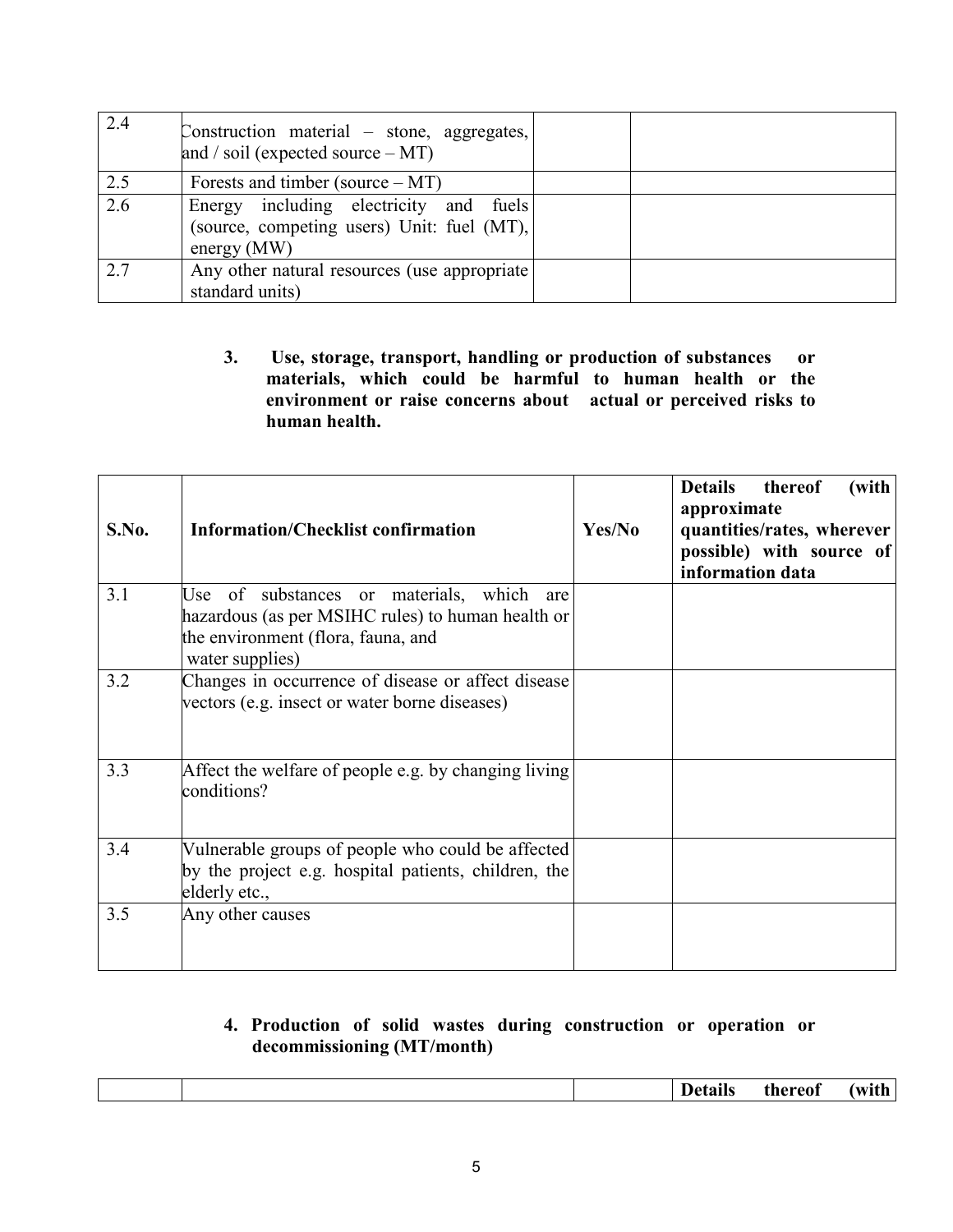| S.No. | <b>Information/Checklist confirmation</b>                           | Yes/No | approximate<br>quantities/rates, wherever<br>possible) with source of<br>information data |
|-------|---------------------------------------------------------------------|--------|-------------------------------------------------------------------------------------------|
| 4.1   | Spoil, overburden or mine wastes                                    |        |                                                                                           |
| 4.2   | Municipal waste (domestic and or commercial<br>wastes)              |        |                                                                                           |
| 4.3   | (as per Hazardous<br>Hazardous wastes<br>Waste<br>Management Rules) |        |                                                                                           |
| 4.4   | Other industrial process wastes                                     |        |                                                                                           |
| 4.5   | Surplus product                                                     |        |                                                                                           |
| 4.6   | Sewage sludge or other sludge from effluent<br>treatment            |        |                                                                                           |
| 4.7   | Construction or demolition wastes                                   |        |                                                                                           |
| 4.8   | Redundant machinery or equipment                                    |        |                                                                                           |
| 4.9   | Contaminated soils or other materials                               |        |                                                                                           |
| 4.10  | Agricultural wastes                                                 |        |                                                                                           |
| 4.11  | Other solid wastes                                                  |        |                                                                                           |

## 5. Release of pollutants or any hazardous, toxic or noxious substances to air (Kg/hr)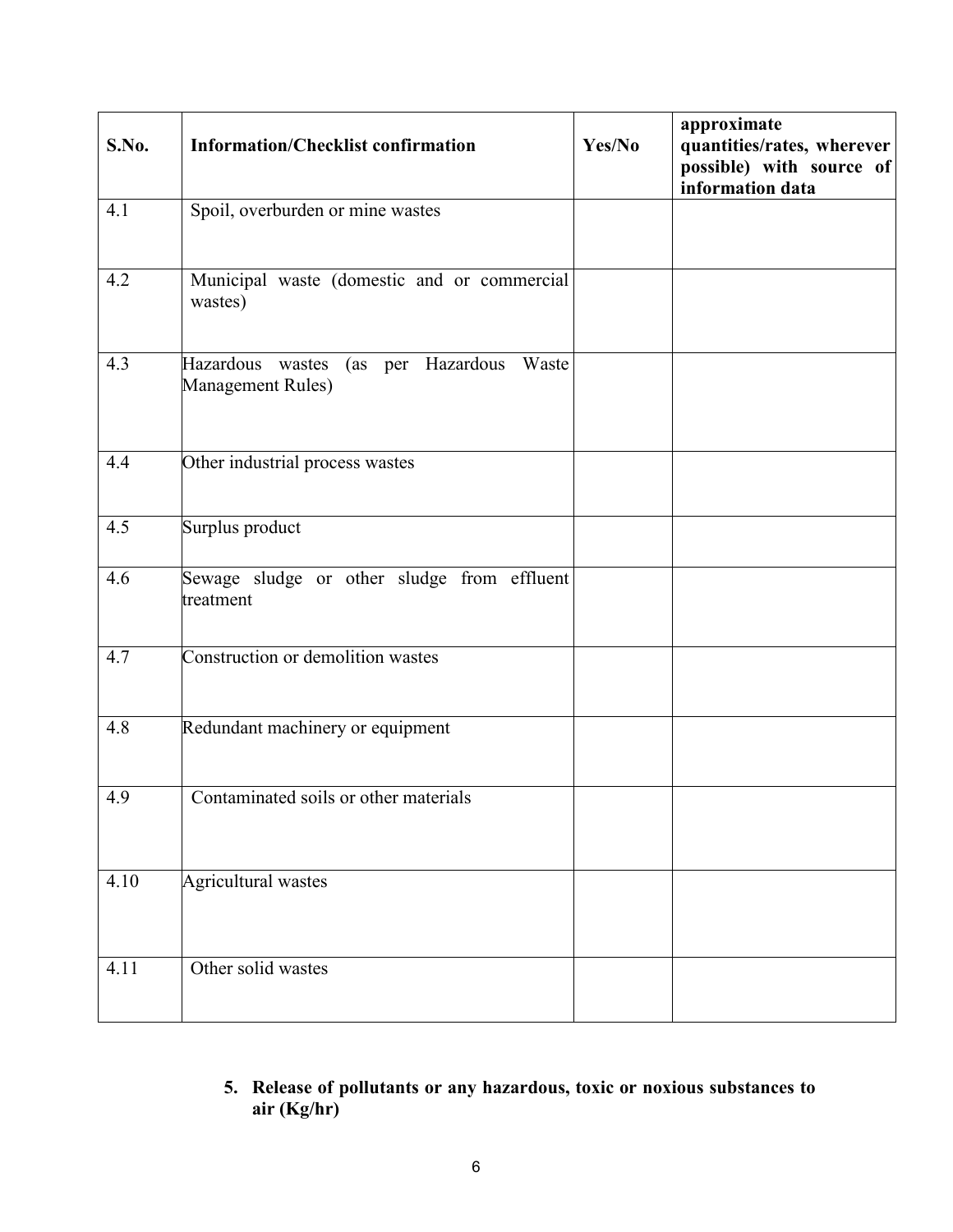| S.No. | <b>Information/Checklist confirmation</b>                                                          | Yes/No | Details thereof<br>(with<br>approximate<br>quantities/rates, wherever<br>possible) with source of<br>information data |
|-------|----------------------------------------------------------------------------------------------------|--------|-----------------------------------------------------------------------------------------------------------------------|
| 5.1   | Emissions from combustion of fossil fuels from<br>stationary or mobile sources                     |        |                                                                                                                       |
| 5.2   | Emissions from production processes                                                                |        |                                                                                                                       |
| 5.3   | Emissions from materials handling including<br>storage or transport                                |        |                                                                                                                       |
| 5.4   | Emissions from construction activities including<br>plant and equipment                            |        |                                                                                                                       |
| 5.5   | Dust or odours from handling of materials<br>including construction materials, sewage and<br>waste |        |                                                                                                                       |
| 5.6   | Emissions from incineration of waste                                                               |        |                                                                                                                       |
| 5.7   | Emissions from burning of waste in open air (e.g.<br>slash materials, construction debris)         |        |                                                                                                                       |
| 5.8   | Emissions from any other sources                                                                   |        |                                                                                                                       |

# 6. Generation of Noise and Vibration, and Emissions of Light and Heat:

| S.No. | <b>Information/Checklist confirmation</b>                                   | Yes/No | (with<br>Details thereof<br>approximate<br>quantities/rates, wherever<br>possible) with source of<br>information data with<br>source of information<br>data |
|-------|-----------------------------------------------------------------------------|--------|-------------------------------------------------------------------------------------------------------------------------------------------------------------|
| 6.1   | From operation of equipment e.g.<br>engines,<br>ventilation plant, crushers |        |                                                                                                                                                             |
| 6.2   | From industrial or similar processes                                        |        |                                                                                                                                                             |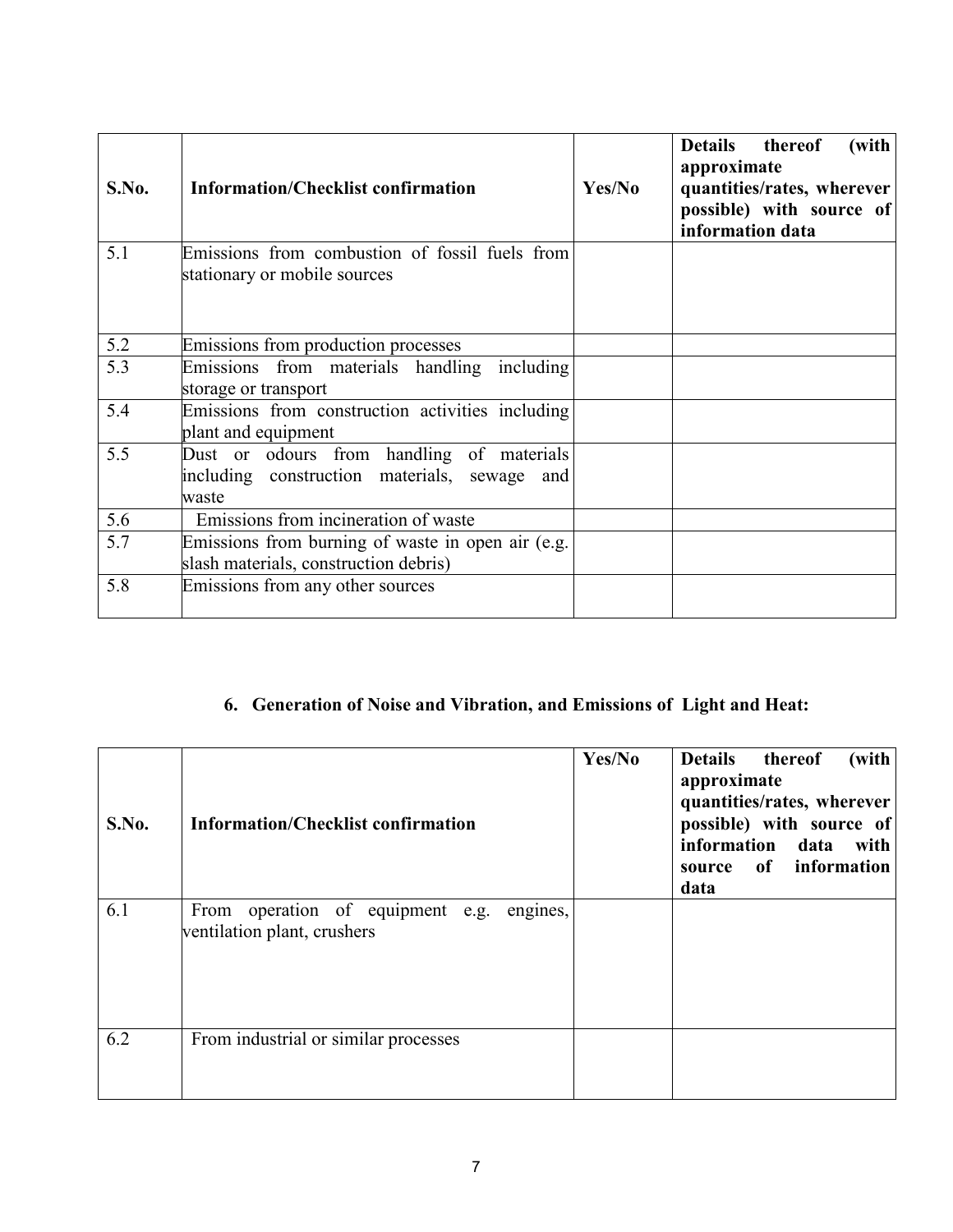| 6.3 | From construction or demolition          |  |
|-----|------------------------------------------|--|
| 6.4 | From blasting or piling                  |  |
| 6.5 | From construction or operational traffic |  |
| 6.6 | From lighting or cooling systems         |  |
| 6.7 | From any other sources                   |  |

7. Risks of contamination of land or water from releases of pollutants into the ground or into sewers, surface waters, groundwater, coastal waters or the sea:

| S.No. | <b>Information/Checklist confirmation</b>                                                                     | Yes/No | <b>Details</b><br>thereof<br>(with<br>approximate<br>quantities/rates, wherever<br>possible) with source of<br>information data |
|-------|---------------------------------------------------------------------------------------------------------------|--------|---------------------------------------------------------------------------------------------------------------------------------|
| 7.1   | spillage<br>handling, storage, use or<br>of<br>From<br>hazardous materials                                    |        |                                                                                                                                 |
| 7.2   | From discharge of sewage or other effluents to<br>water or the land (expected mode and place of<br>discharge) |        |                                                                                                                                 |
| 7.3   | By deposition of pollutants emitted to air into the<br>land or into water                                     |        |                                                                                                                                 |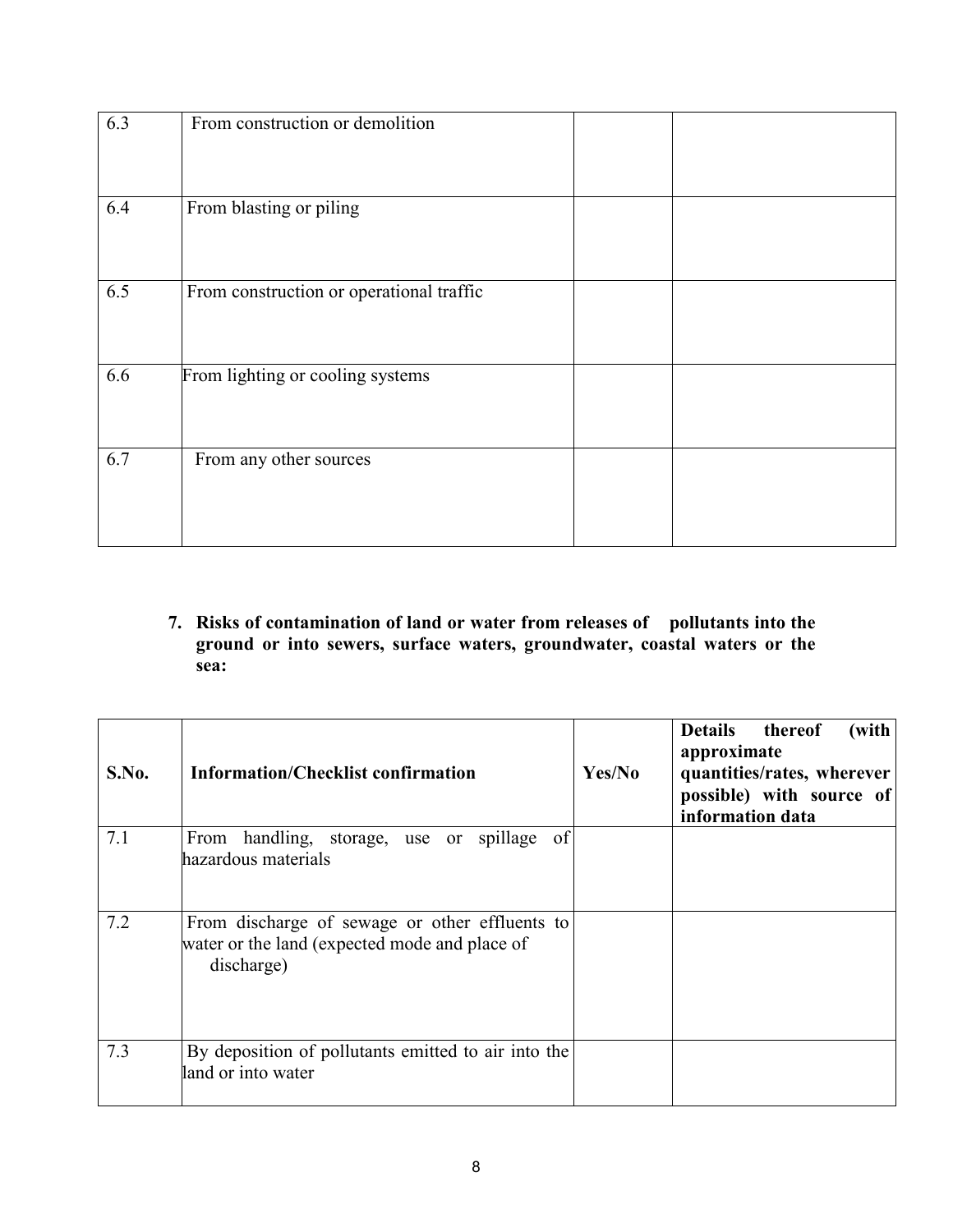| 7.4 | From any other sources                                                                        |  |
|-----|-----------------------------------------------------------------------------------------------|--|
|     |                                                                                               |  |
|     | Is there a risk of long term build up of pollutants in<br>the environment from these sources? |  |

## 8. Risk of accidents during construction or operation of the Project, which could affect human health or the environment

| S.No. | <b>Information/Checklist confirmation</b>                                                                                                        | Yes/No | (with<br><b>Details</b><br>thereof<br>approximate<br>quantities/rates, wherever<br>possible) with source of<br>information data |
|-------|--------------------------------------------------------------------------------------------------------------------------------------------------|--------|---------------------------------------------------------------------------------------------------------------------------------|
| 8.1   | From explosions, spillages, fires etc from storage,<br>handling, use or production of hazardous<br>substances                                    |        |                                                                                                                                 |
| 8.2   | From any other causes                                                                                                                            |        |                                                                                                                                 |
| 8.3   | Could the project be affected by natural disasters<br>causing environmental damage (e.g.<br>floods,<br>earthquakes, landslides, cloudburst etc)? |        |                                                                                                                                 |

9. Factors which should be considered (such as consequential development) which could lead to environmental effects or the potential for cumulative impacts with other existing or planned activities in the locality

| <b>S. No.</b> | <b>Information/Checklist confirmation</b>                                                                                                                           | Yes/No | Details thereof<br>(with<br>approximate<br>quantities/rates, wherever<br>possible) with source of<br>information data |
|---------------|---------------------------------------------------------------------------------------------------------------------------------------------------------------------|--------|-----------------------------------------------------------------------------------------------------------------------|
| 9.1           | Lead to development of supporting.<br>lities, ancillary development or development<br>stimulated by the project which could have<br>impact on the environment e.g.: |        |                                                                                                                       |
|               | • Supporting infrastructure (roads, power supply,<br>waste or waste water treatment, etc.)                                                                          |        |                                                                                                                       |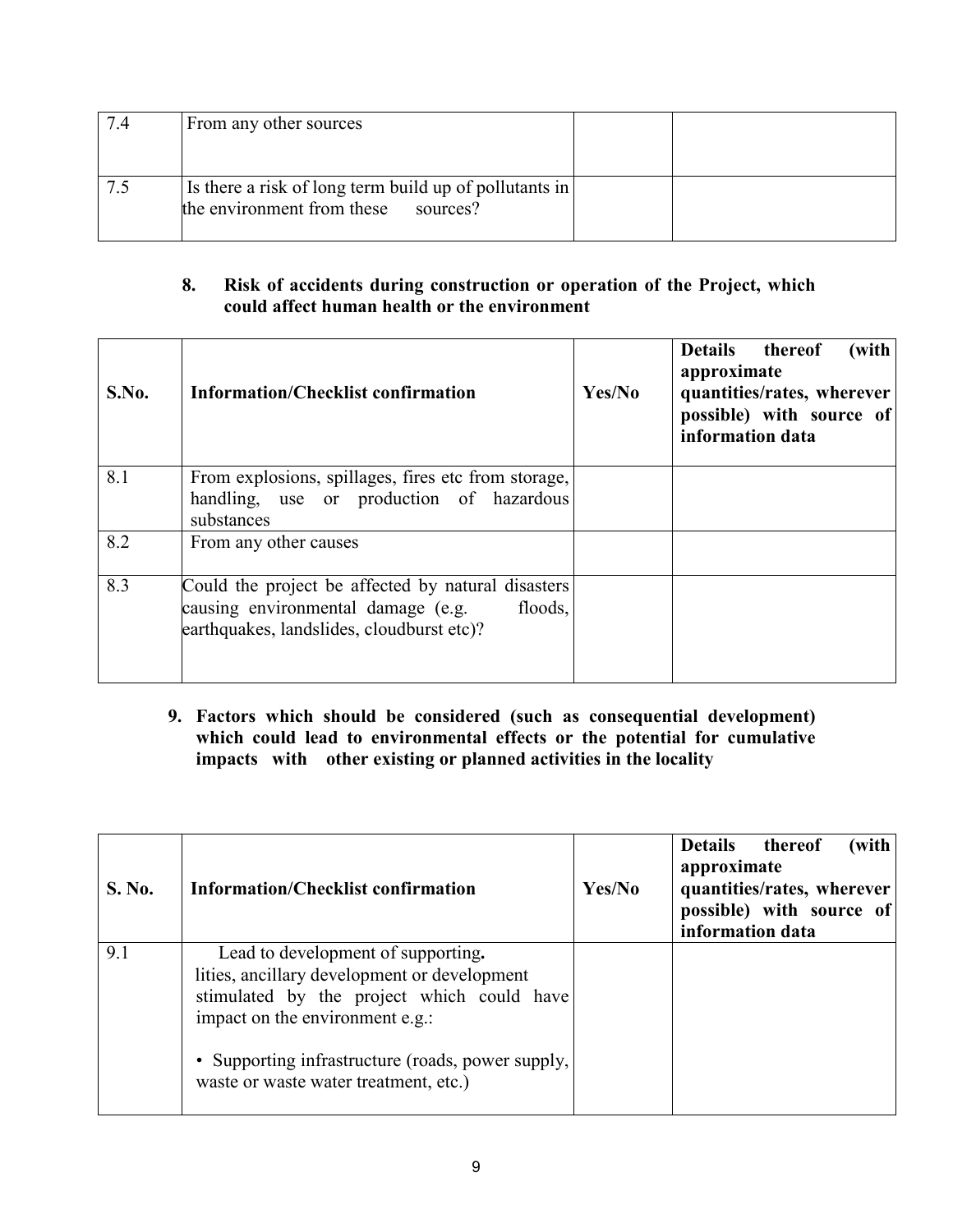|     | housing development                                                                                       |  |
|-----|-----------------------------------------------------------------------------------------------------------|--|
|     | extractive industries                                                                                     |  |
|     | supply industries<br>٠                                                                                    |  |
|     | other<br>٠                                                                                                |  |
| 9.2 | Lead to after-use of the site, which could have an<br>impact on the environment                           |  |
| 9.3 | Set a precedent for later developments                                                                    |  |
| 9.4 | Have cumulative effects due to proximity to other<br>existing or planned projects with similar<br>effects |  |

# (III) Environmental Sensitivity

| S.No.          | <b>Areas</b>                                                                                                                                                        | Name/<br><b>Identity</b> | Aerial distance (within 15)<br>$km.$ )<br>Proposed project location<br>boundary |
|----------------|---------------------------------------------------------------------------------------------------------------------------------------------------------------------|--------------------------|---------------------------------------------------------------------------------|
| 1              | Areas protected under international conventions,<br>national or local legislation for their ecological,<br>landscape, cultural or other related value               |                          |                                                                                 |
| 2              | Areas which are important or sensitive for<br>ecological reasons - Wetlands, watercourses or<br>other water bodies, coastal zone, biospheres,<br>mountains, forests |                          |                                                                                 |
| 3              | Areas used by protected, important or sensitive<br>species of flora or fauna for breeding, nesting,<br>foraging, resting, over wintering, migration                 |                          |                                                                                 |
| $\overline{4}$ | Inland, coastal, marine or underground waters                                                                                                                       |                          |                                                                                 |
| 5              | State, National boundaries                                                                                                                                          |                          |                                                                                 |
| 6              | Routes or facilities used by the public for access<br>to recreation or other tourist, pilgrim areas                                                                 |                          |                                                                                 |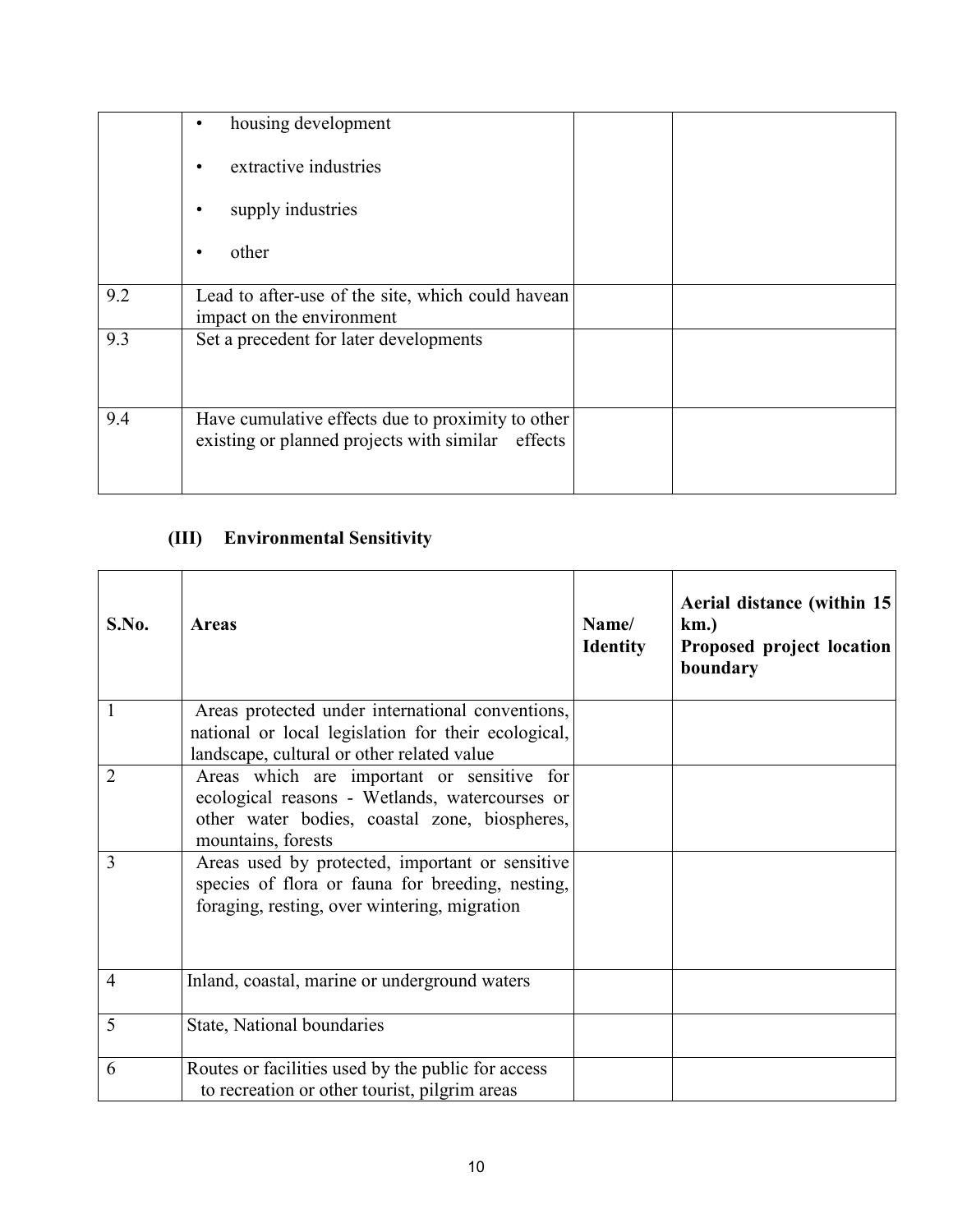| $\overline{7}$ | Defence installations                                                                                                                                                                                                 |  |
|----------------|-----------------------------------------------------------------------------------------------------------------------------------------------------------------------------------------------------------------------|--|
| 8              | Densely populated or built-up area                                                                                                                                                                                    |  |
| 9              | Areas occupied by sensitive man-made land uses<br>(hospitals, schools, places of worship, community<br><i>facilities</i> )                                                                                            |  |
| 10             | Areas containing important, high quality or scarce<br>resources<br>(ground water resources, surface resources,<br>forestry, agriculture, fisheries, tourism, minerals)                                                |  |
| 11             | Areas already subjected to pollution<br>$\alpha$<br>environmental damage. (those where existing legal<br>environmental standards are exceeded)                                                                        |  |
| 12             | Areas susceptible to natural hazard which could<br>cause the project to present environmental<br>problems<br>(earthquakes, subsidence, landslides, erosion,<br>flooding<br>or extreme or adverse climatic conditions) |  |

#### (IV). Proposed Terms of Reference for EIA studies

"I hereby given undertaking that the data and information given in the application and enclosures are true to the best of my knowledge and belief and I am aware that if any part of the data and information submitted is found to be false or misleading at any stage, the project will be rejected and clearance give, if any to the project will be revoked at our risk and cost.

| Date: |  |
|-------|--|
|       |  |

Place :\_\_\_\_\_\_\_\_\_\_\_\_\_\_\_\_\_\_

Signature of the applicant With Name and Full Address (Project Proponent/ Authorised Signatory)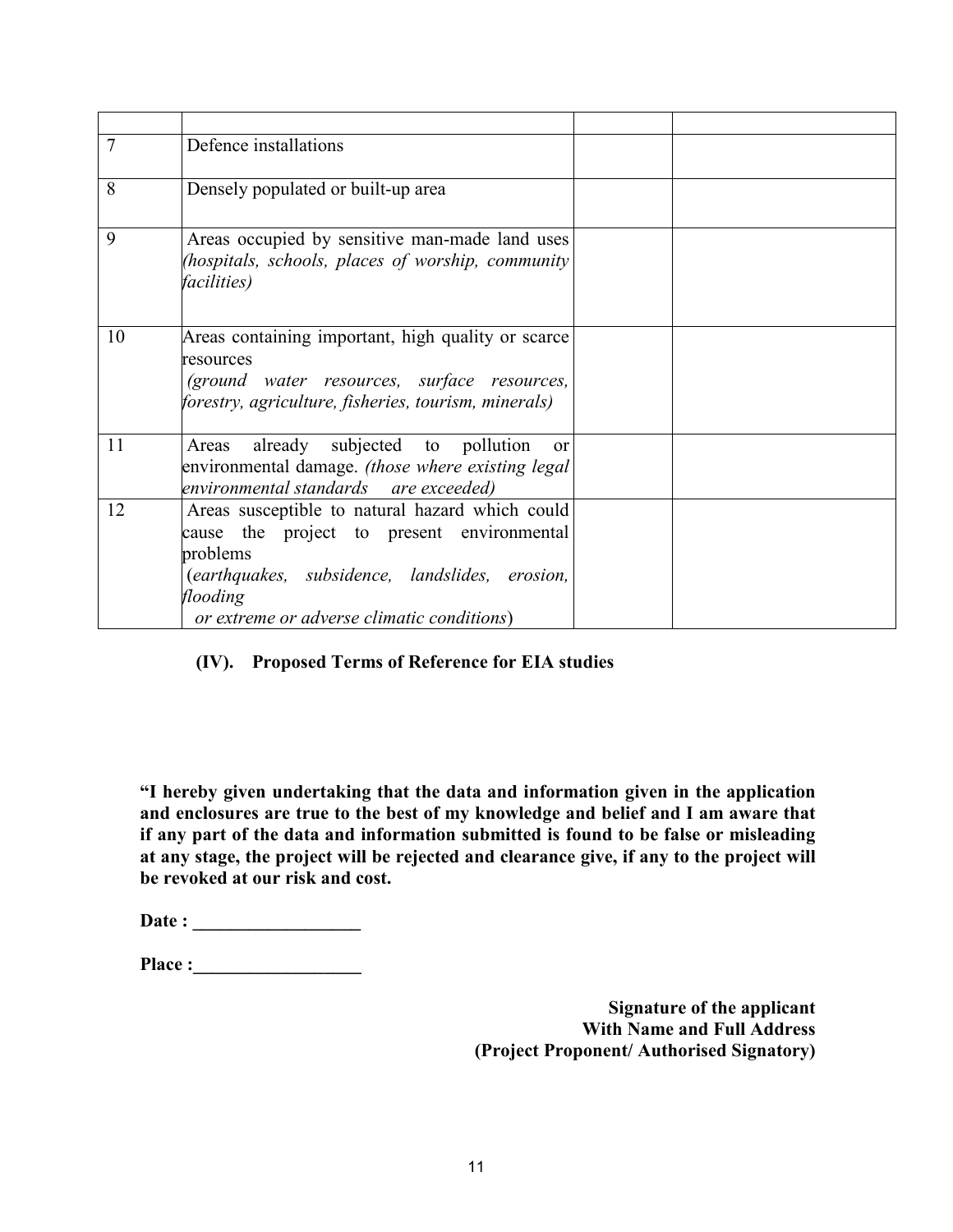#### APPENDIX II

#### (See paragraph 6)

FORM-1 A (only for construction projects listed under item 8 of the Schedule)

#### CHECK LIST OF ENVIRONMENTAL IMPACTS

(Project proponents are required to provide full information and wherever necessary attach explanatory notes with the Form and submit along with proposed environmental management plan & monitoring programme)

#### 1. LAND ENVIRONMENT

#### (Attach panoramic view of the project site and the vicinity)

 1.1. Will the existing landuse get significantly altered from the project that is not consistent with the surroundings? (Proposed landuse must conform to the approved Master Plan / Development Plan of the area. Change of landuse if any and the statutory approval from the competent authority be submitted). Attach Maps of (i) site location, (ii) surrounding features of the proposed site (within 500 meters) and (iii)the site (indicating levels  $\&$  contours) to appropriate scales. If not available attach only conceptual plans.

1.2. List out all the major project requirements in terms of the land area, built up area, water consumption, power requirement, connectivity, community facilities, parking needs etc.

1.3. What are the likely impacts of the proposed activity on the existing facilities adjacent to the proposed site? (Such as open spaces, community facilities, details of the existing landuse, disturbance to the local ecology).

1.4. Will there be any significant land disturbance resulting in erosion, subsidence  $\&$ instability? (Details of soil type, slope analysis, vulnerability to subsidence, seismicity etc may be given).

1.5. Will the proposal involve alteration of natural drainage systems? (Give details on a contour map showing the natural drainage near the proposed project site)

1.6. What are the quantities of earthwork involved in the construction activity-cutting, filling, reclamation etc. (Give details of the quantities of earthwork involved, transport of fill materials from outside the site etc.)

1.7. Give details regarding water supply, waste handling etc during the construction period.

1.8. Will the low lying areas & wetlands get altered? (Provide details of how low lying and wetlands are getting modified from the proposed activity)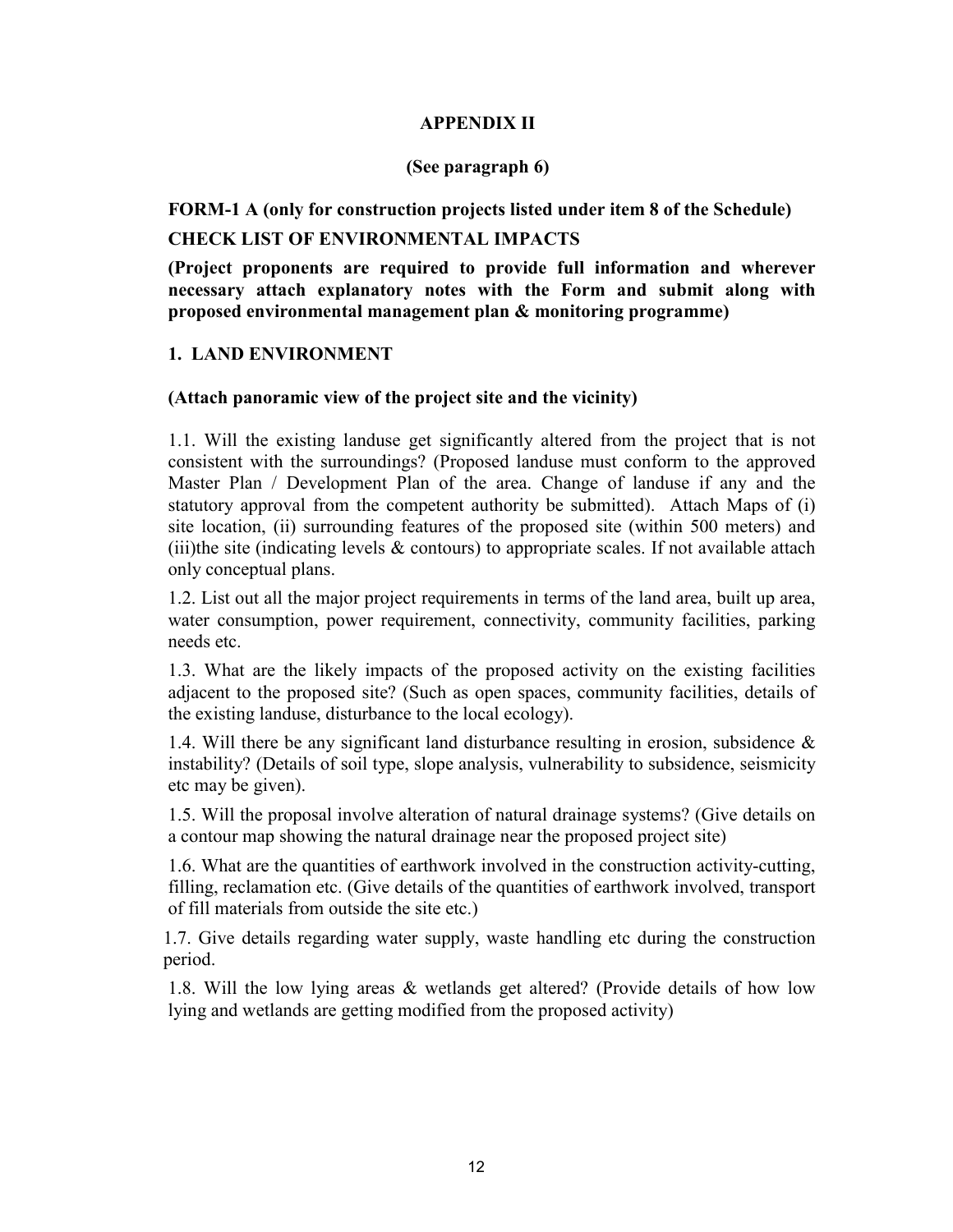1.9. Whether construction debris & waste during construction cause health hazard? (Give quantities of various types of wastes generated during construction including the construction labour and the means of disposal)

### 2. WATER ENVIRONMENT

2.1. Give the total quantity of water requirement for the proposed project with the breakup of requirements for various uses. How will the water requirement met? State the sources & quantities and furnish a water balance statement.

2.2. What is the capacity (dependable flow or yield) of the proposed source of water?

2.3. What is the quality of water required, in case, the supply is not from a municipal source? (Provide physical, chemical, biological characteristics with class of water quality)

2.4. How much of the water requirement can be met from the recycling of treated wastewater? (Give the details of quantities, sources and usage)

2.5. Will there be diversion of water from other users? (Please assess the impacts of the project on other existing uses and quantities of consumption)

2.6. What is the incremental pollution load from wastewater generated from the proposed activity? (Give details of the quantities and composition of wastewater generated from the proposed activity)

2.7. Give details of the water requirements met from water harvesting? Furnish details of the facilities created.

2.8. What would be the impact of the land use changes occurring due to the proposed project on the runoff characteristics (quantitative as well as qualitative) of the area in the post construction phase on a long term basis? Would it aggravate the problems of flooding or water logging in any way?

2.9. What are the impacts of the proposal on the ground water? (Will there be tapping of ground water; give the details of ground water table, recharging capacity, and approvals obtained from competent authority, if any)

2.10. What precautions/measures are taken to prevent the run-off from construction activities polluting land & aquifers? (Give details of quantities and the measures taken to avoid the adverse impacts)

2.11. How is the storm water from within the site managed?(State the provisions made to avoid flooding of the area, details of the drainage facilities provided along with a site layout indication contour levels)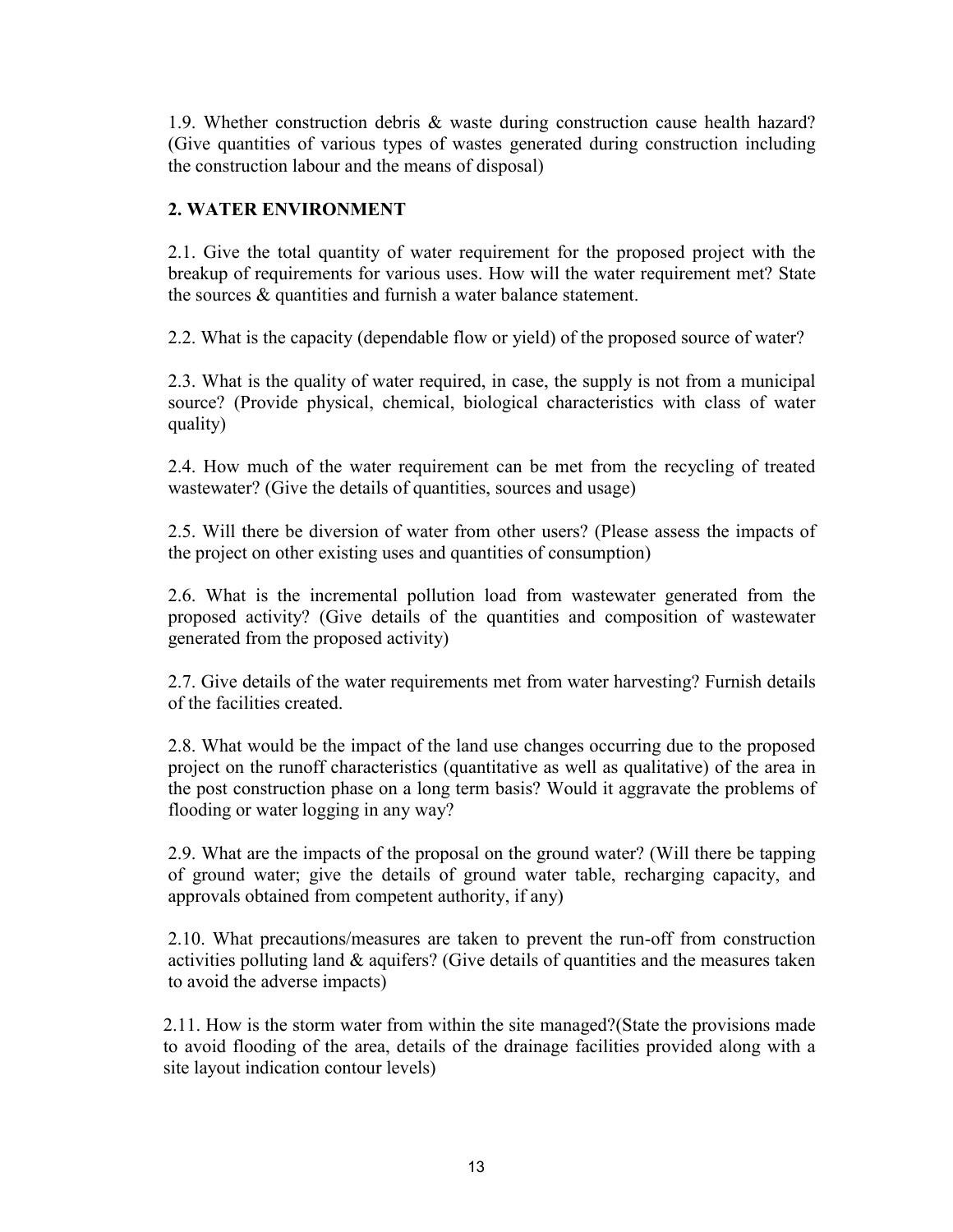2.12. Will the deployment of construction labourers particularly in the peak period lead to unsanitary conditions around the project site (Justify with proper explanation)

2.13. What on-site facilities are provided for the collection, treatment  $\&$  safe disposal of sewage? (Give details of the quantities of wastewater generation, treatment capacities with technology  $&$  facilities for recycling and disposal)

 2.14. Give details of dual plumbing system if treated waste used is used for flushing of toilets or any other use.

#### 3. VEGETATION

3.1. Is there any threat of the project to the biodiversity? (Give a description of the local ecosystem with it's unique features, if any)

3.2. Will the construction involve extensive clearing or modification of vegetation? (Provide a detailed account of the trees & vegetation affected by the project)

3.3. What are the measures proposed to be taken to minimize the likely impacts on important site features (Give details of proposal for tree plantation, landscaping, creation of water bodies etc along with a layout plan to an appropriate scale)

### 4. FAUNA

4.1. Is there likely to be any displacement of fauna- both terrestrial and aquatic or creation of barriers for their movement? Provide the details.

4.2. Any direct or indirect impacts on the avifauna of the area? Provide details.

4.3. Prescribe measures such as corridors, fish ladders etc to mitigate adverse impacts on fauna

#### 5. AIR ENVIRONMENT

5.1. Will the project increase atmospheric concentration of gases & result in heat islands? (Give details of background air quality levels with predicted values based on dispersion models taking into account the increased traffic generation as a result of the proposed constructions)

5.2. What are the impacts on generation of dust, smoke, odorous fumes or other hazardous gases? Give details in relation to all the meteorological parameters.

5.3. Will the proposal create shortage of parking space for vehicles? Furnish details of the present level of transport infrastructure and measures proposed for improvement including the traffic management at the entry  $\&$  exit to the project site.

5.4. Provide details of the movement patterns with internal roads, bicycle tracks, pedestrian pathways, footpaths etc., with areas under each category.

5.5. Will there be significant increase in traffic noise & vibrations? Give details of the sources and the measures proposed for mitigation of the above.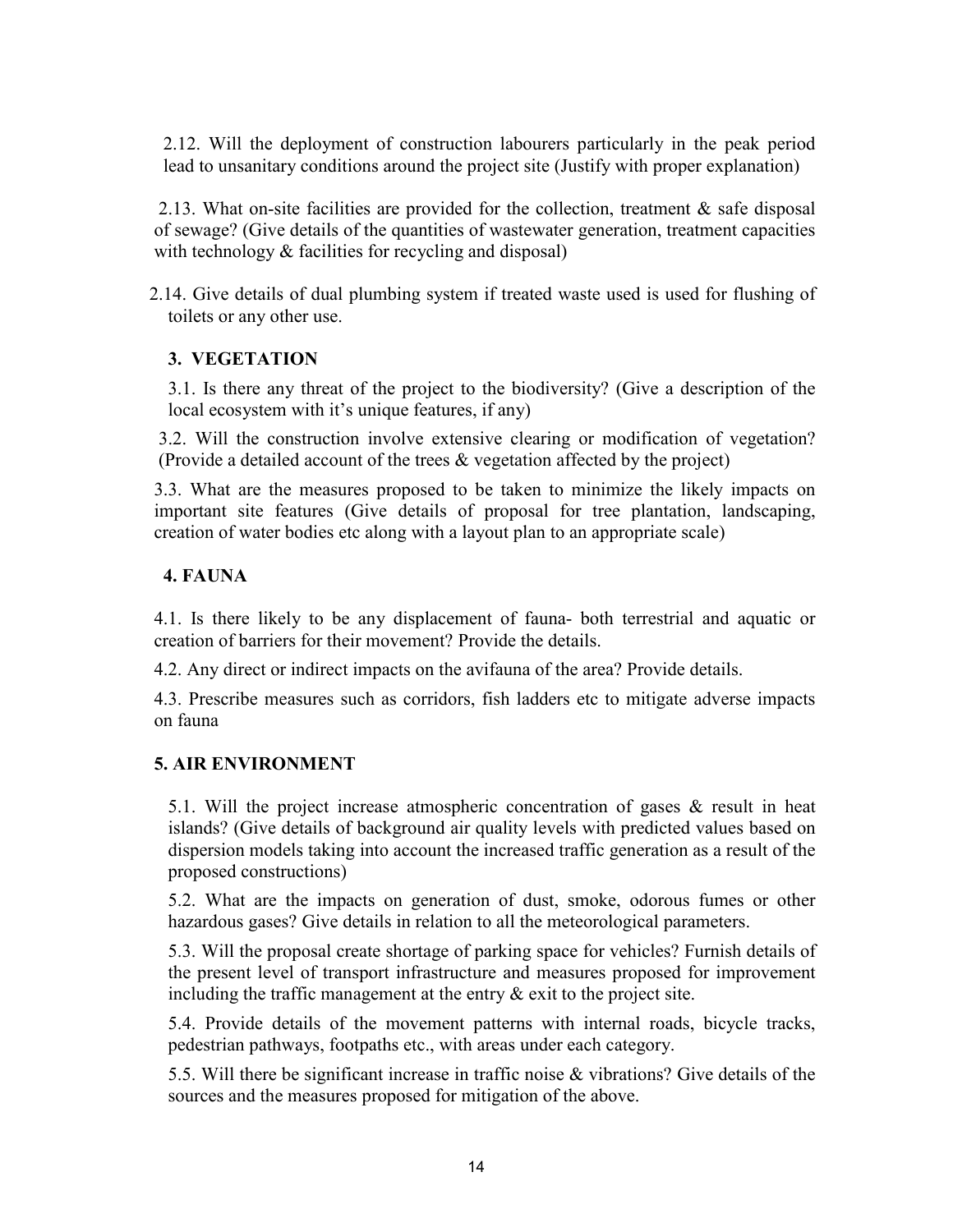5.6. What will be the impact of DG sets  $\&$  other equipment on noise levels  $\&$ vibration in & ambient air quality around the project site? Provide details.

### 6. AESTHETICS

6.1. Will the proposed constructions in any way result in the obstruction of a view, scenic amenity or landscapes? Are these considerations taken into account by the proponents?

6.2. Will there be any adverse impacts from new constructions on the existing structures? What are the considerations taken into account?

6.3. Whether there are any local considerations of urban form & urban design influencing the design criteria? They may be explicitly spelt out.

6.4. Are there any anthropological or archaeological sites or artefacts nearby? State if any other significant features in the vicinity of the proposed site have been considered.

#### 7. SOCIO-ECONOMIC ASPECTS

 7.1. Will the proposal result in any changes to the demographic structure of local population? Provide the details.

7.2. Give details of the existing social infrastructure around the proposed project.

7.3. Will the project cause adverse effects on local communities, disturbance to sacred sites or other cultural values? What are the safeguards proposed?

## 8. BUILDING MATERIALS

8.1. May involve the use of building materials with high-embodied energy. Are the construction materials produced with energy efficient processes? (Give details of energy conservation measures in the selection of building materials and their energy efficiency)

8.2. Transport and handling of materials during construction may result in pollution, noise & public nuisance. What measures are taken to minimize the impacts?

8.3. Are recycled materials used in roads and structures? State the extent of savings achieved?

8.4. Give details of the methods of collection, segregation & disposal of the garbage generated during the operation phases of the project.

## 9. ENERGY CONSERVATION

9.1. Give details of the power requirements, source of supply, backup source etc. What is the energy consumption assumed per square foot of built-up area? How have you tried to minimize energy consumption?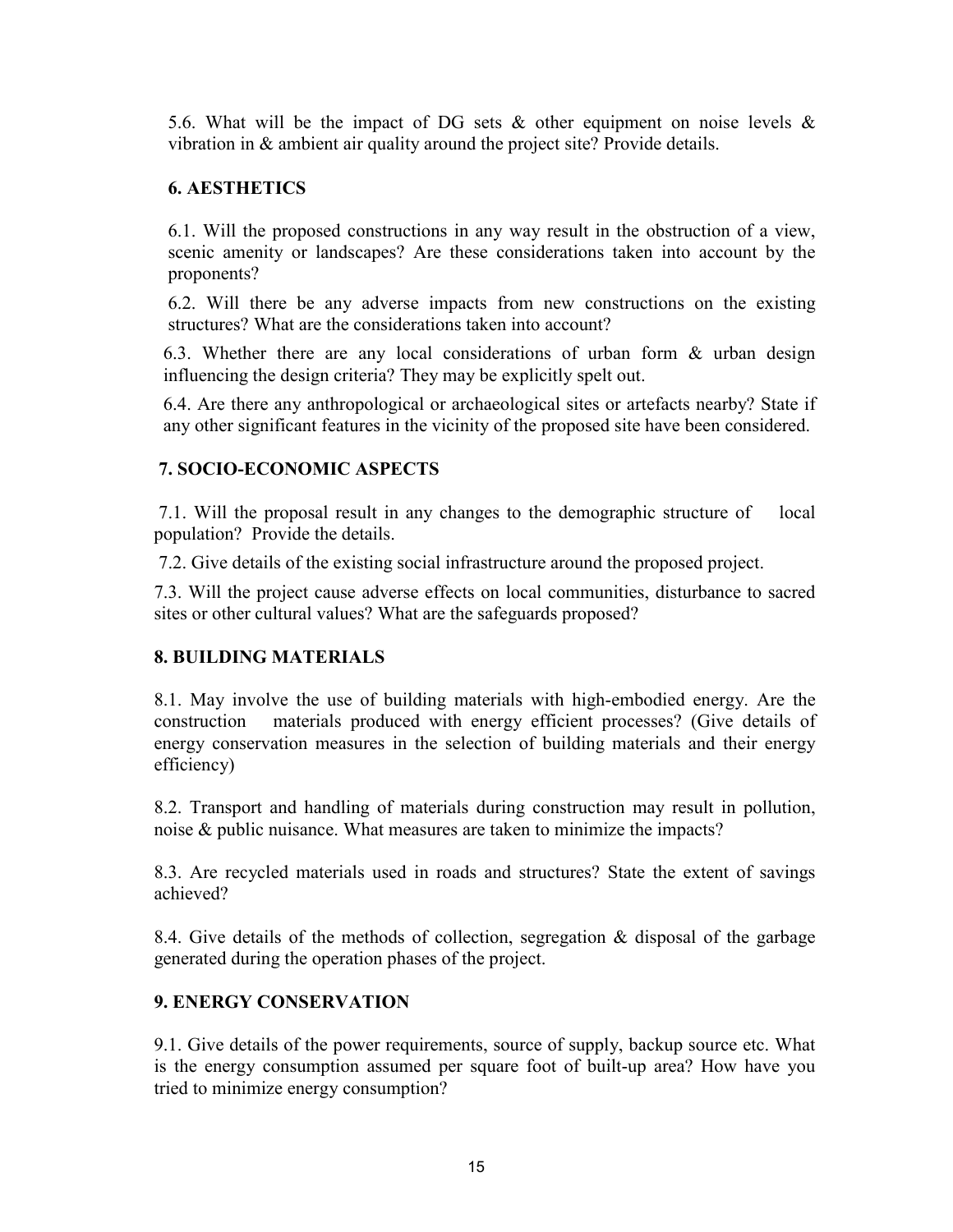9.2. What type of, and capacity of, power back-up to you plan to provide?

9.3. What are the characteristics of the glass you plan to use? Provide specifications of its characteristics related to both short wave and long wave radiation?

9.4. What passive solar architectural features are being used in the building? Illustrate the applications made in the proposed project.

9.5. Does the layout of streets  $\&$  buildings maximise the potential for solar energy devices? Have you considered the use of street lighting, emergency lighting and solar hot water systems for use in the building complex? Substantiate with details.

 9.6. Is shading effectively used to reduce cooling/heating loads? What principles have been used to maximize the shading of Walls on the East and the West and the Roof? How much energy saving has been effected?

 9.7. Do the structures use energy-efficient space conditioning, lighting and mechanical systems? Provide technical details. Provide details of the transformers and motor efficiencies, lighting intensity and air-conditioning load assumptions? Are you using CFC and HCFC free chillers? Provide specifications.

 9.8. What are the likely effects of the building activity in altering the micro-climates? Provide a self assessment on the likely impacts of the proposed construction on creation of heat island & inversion effects?

9.9. What are the thermal characteristics of the building envelope? (a) roof; (b) external walls; and (c) fenestration? Give details of the material used and the U-values or the R values of the individual components.

9.10. What precautions & safety measures are proposed against fire hazards? Furnish details of emergency plans.

9.11. If you are using glass as wall material provides details and specifications including emissivity and thermal characteristics.

9.12. What is the rate of air infiltration into the building? Provide details of how you are mitigating the effects of infiltration.

9.13. To what extent the non-conventional energy technologies are utilised in the overall energy consumption? Provide details of the renewable energy technologies used.

#### 10. Environment Management Plan

The Environment Management Plan would consist of all mitigation measures for each item wise activity to be undertaken during the construction, operation and the entire life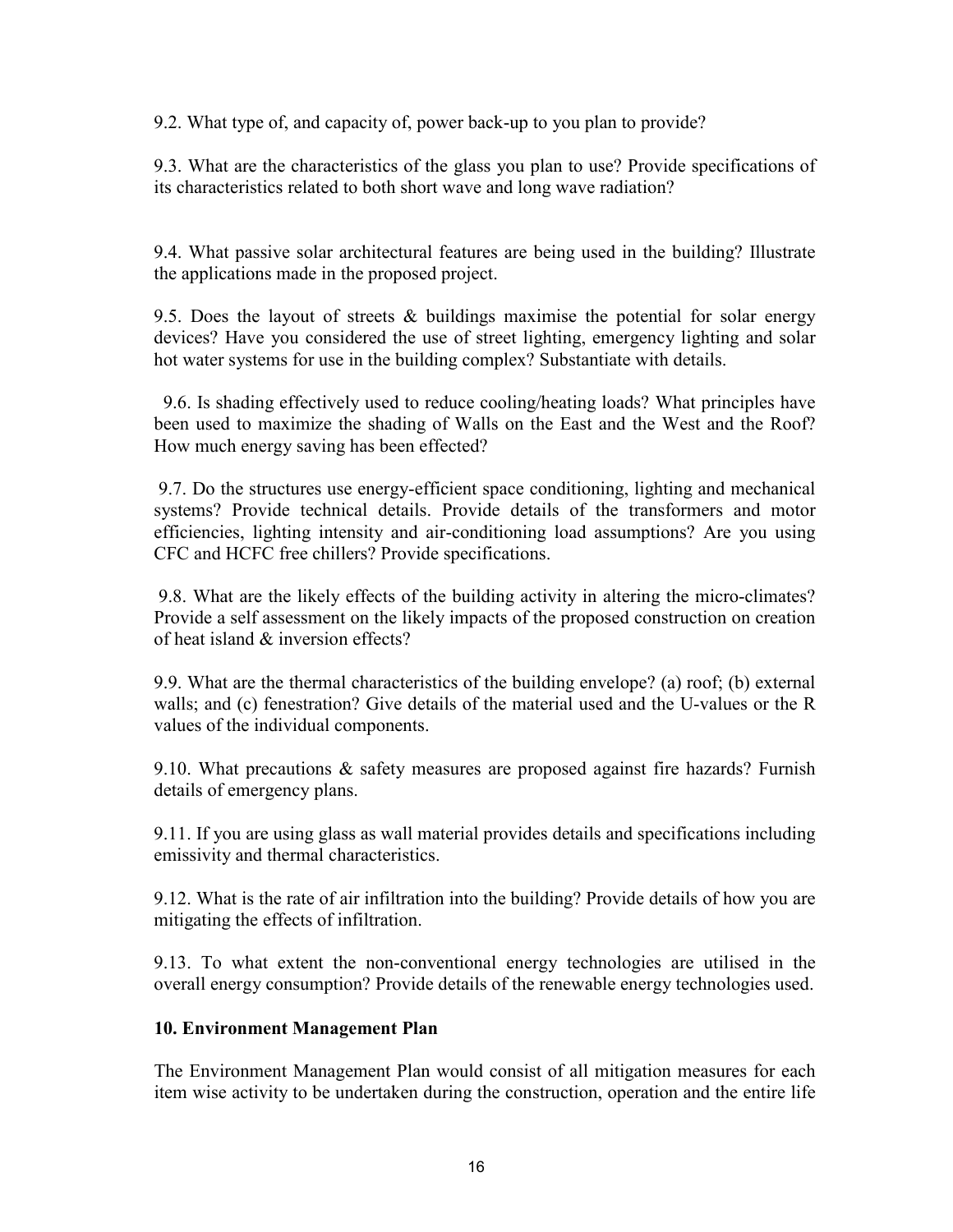cycle to minimize adverse environmental impacts as a result of the activities of the project. It would also delineate the environmental monitoring plan for compliance of various environmental regulations. It will state the steps to be taken in case of emergency such as accidents at the site including fire.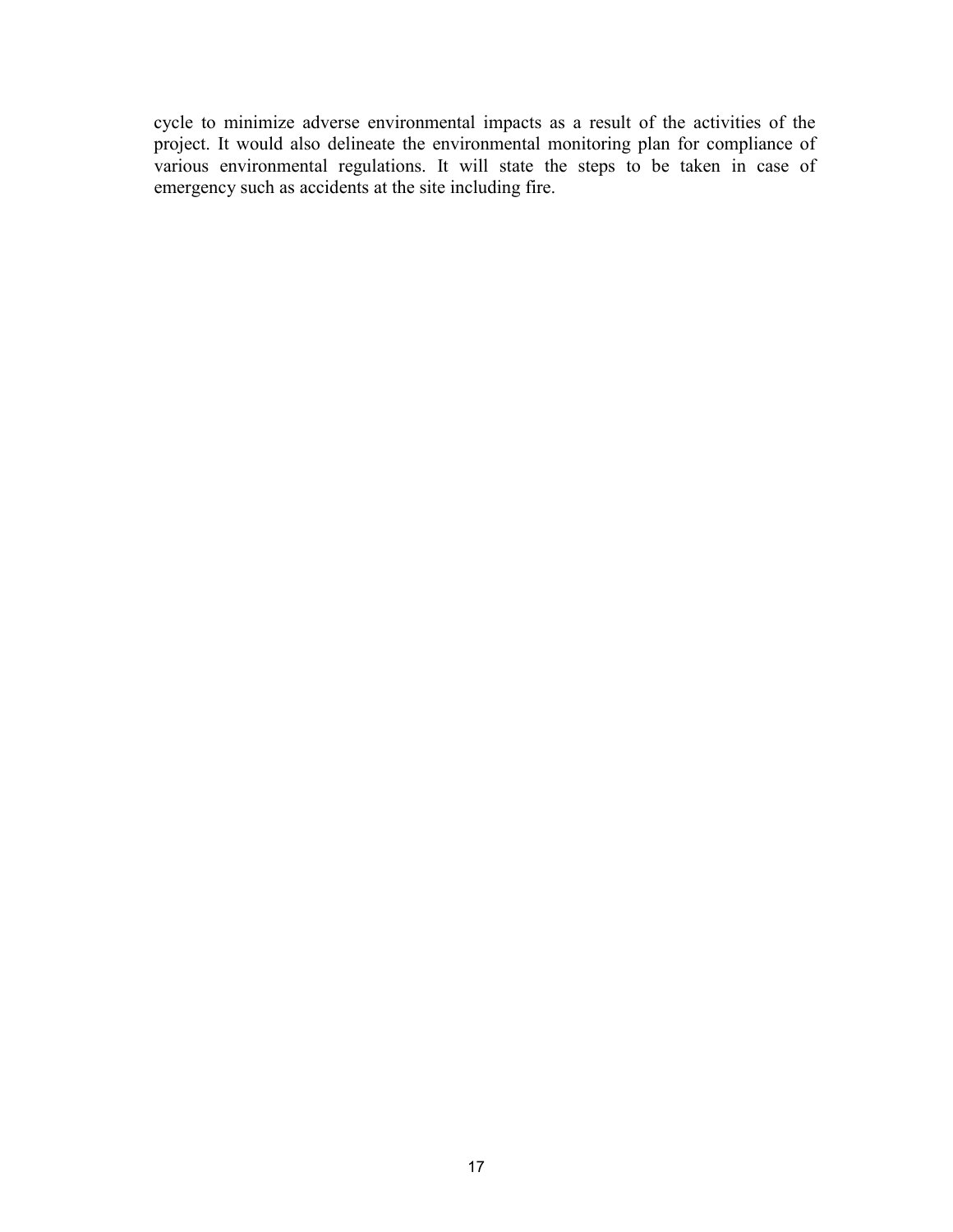## APPENDIX III

## (See paragraph 7

## GENERIC STRUCTURE OF ENVIRONMENTAL IMPACT ASSESSENT DOCUMENT

| S.NO | <b>EIA STRUCTURE</b>       | <b>CONTENTS</b>                                                                                                                                                                                                           |
|------|----------------------------|---------------------------------------------------------------------------------------------------------------------------------------------------------------------------------------------------------------------------|
|      | Introduction               | Purpose of the report                                                                                                                                                                                                     |
|      |                            | Identification of project $\&$ project proponent                                                                                                                                                                          |
|      |                            | Brief description of nature, size, location of the project<br>and its importance to the country, region                                                                                                                   |
|      |                            | • Scope of the study – details of regulatory scoping carried<br>out (As per Terms of Reference)                                                                                                                           |
| 2.   | <b>Project Description</b> | Condensed description of those aspects of the project<br>(based on project feasibility study), likely to cause<br>environmental effects. Details should be provided to give<br>clear picture of the following:            |
|      |                            | Type of project                                                                                                                                                                                                           |
|      |                            | Need for the project                                                                                                                                                                                                      |
|      |                            | Location (maps showing general location, specific<br>location, project boundary & project site layout)                                                                                                                    |
|      |                            | Size or magnitude of operation (incl. Associated<br>activities required by or for the project                                                                                                                             |
|      |                            | Proposed schedule for approval and implementation                                                                                                                                                                         |
|      |                            | Technology and process description                                                                                                                                                                                        |
|      |                            | Project description. Including drawings showing project<br>components<br>layout,<br>of<br>project<br>etc.<br>Schematic<br>representations of the feasibility drawings which give<br>information important for EIA purpose |
|      |                            | Description of mitigation measures incorporated into                                                                                                                                                                      |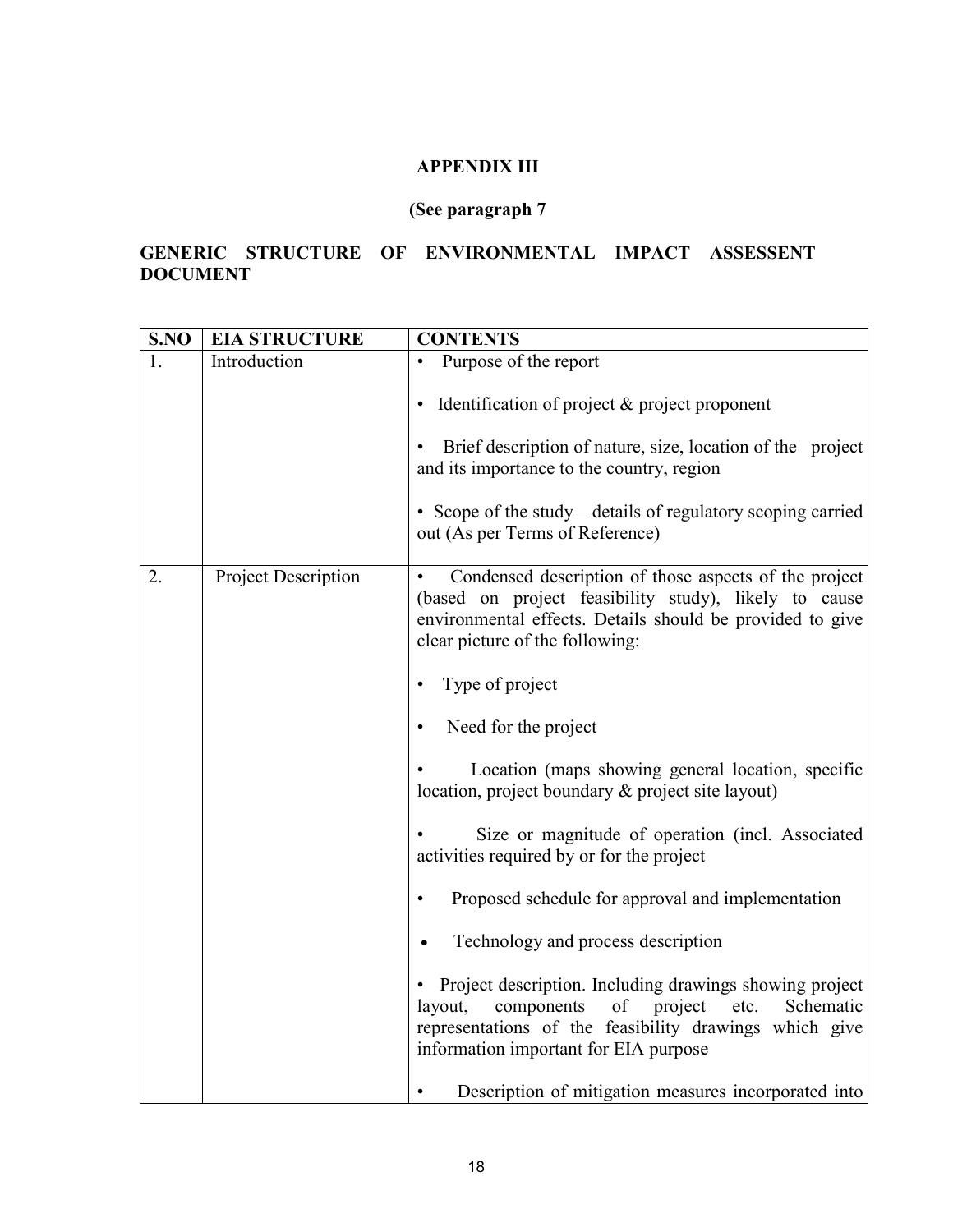|                  |                                                                               | the project to meet environmental standards, environmental<br>operating conditions, or other EIA requirements (as<br>required by the scope)<br>Assessment of New & untested technology for the risk<br>of technological failure                |
|------------------|-------------------------------------------------------------------------------|------------------------------------------------------------------------------------------------------------------------------------------------------------------------------------------------------------------------------------------------|
| 3.               | Description<br>of<br>the $\cdot$<br>Environment                               | Study area, period, components & methodology<br>Establishment of baseline for valued environmental<br>components, as identified in the scope                                                                                                   |
|                  |                                                                               | Base maps of all environmental components<br>٠                                                                                                                                                                                                 |
| $\overline{4}$ . | Anticipated<br>Environmental<br>Impacts<br>$\&$<br><b>Mitigation Measures</b> | Details of Investigated Environmental impacts due to<br>project location, possible accidents, project design, project<br>construction, regular operations, final decommissioning or<br>rehabilitation of a completed project                   |
|                  |                                                                               | Measures for minimizing and / or offsetting adverse<br>impacts identified                                                                                                                                                                      |
|                  |                                                                               | Irreversible and Irretrievable commitments of<br>environmental components                                                                                                                                                                      |
|                  |                                                                               | Assessment of significance of impacts (Criteria for<br>determining significance, Assigning significance)                                                                                                                                       |
|                  |                                                                               | Mitigation measures                                                                                                                                                                                                                            |
| 5.               | Analysis of Alternatives<br>(Technology<br>& Site)                            | In case, the scoping exercise results in need for<br>$\bullet$<br>alternatives:                                                                                                                                                                |
|                  |                                                                               | Description of each alternative                                                                                                                                                                                                                |
|                  |                                                                               | Summary of adverse impacts of each alternative<br>٠                                                                                                                                                                                            |
|                  |                                                                               | Mitigation measures proposed for each alternative and<br>٠                                                                                                                                                                                     |
|                  |                                                                               | Selection of alternative<br>٠                                                                                                                                                                                                                  |
| 6.               | Environmental<br><b>Monitoring Program</b>                                    | Technical aspects of monitoring the effectiveness of<br>mitigation measures (incl. Measurement methodologies,<br>frequency, location, data analysis, reporting schedules,<br>emergency procedures, detailed budget & procurement<br>schedules) |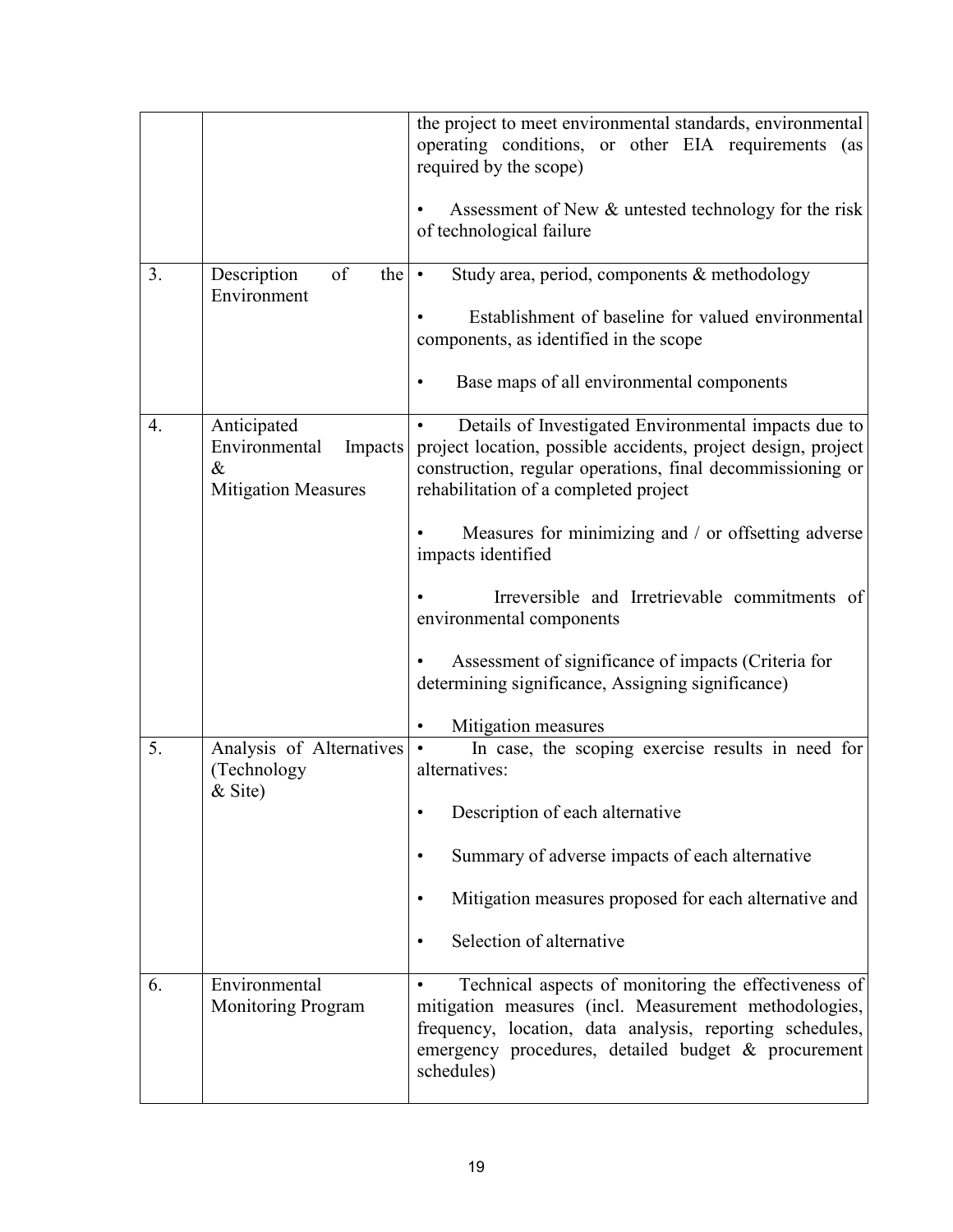| 7.  | <b>Additional Studies</b> |                                                                      |
|-----|---------------------------|----------------------------------------------------------------------|
|     |                           | <b>Public Consultation</b>                                           |
|     |                           |                                                                      |
|     |                           | Risk assessment                                                      |
|     |                           |                                                                      |
|     |                           | Social Impact Assessment. R&R Action Plans                           |
|     |                           |                                                                      |
| 8.  | <b>Project Benefits</b>   |                                                                      |
|     |                           | Improvements in the physical infrastructure                          |
|     |                           | Improvements in the social infrastructure                            |
|     |                           | Employment potential –skilled; semi-skilled and                      |
|     |                           | unskilled                                                            |
|     |                           | Other tangible benefits                                              |
|     |                           |                                                                      |
| 9.  | Environmental             | Cost If recommended at the Scoping stage                             |
|     | <b>Benefit Analysis</b>   |                                                                      |
| 10. | <b>EMP</b>                | Description of the administrative aspects of ensuring                |
|     |                           | that mitigative measures are implemented and their                   |
|     |                           | effectiveness monitored, after approval of the EIA                   |
| 11  | Summary & Conclusion      | Overall justification for implementation of the project<br>$\bullet$ |
|     | (This will constitute the |                                                                      |
|     |                           |                                                                      |
|     | summary of the EIA        | Explanation of how, adverse effects have been                        |
|     | Report)                   | mitigated                                                            |
|     |                           |                                                                      |
|     |                           |                                                                      |
| 12. | Disclosure<br>of          |                                                                      |
|     |                           | The names of the Consultants engaged with their                      |
|     | Consultants engaged       | brief resume and nature of Consultancy rendered                      |